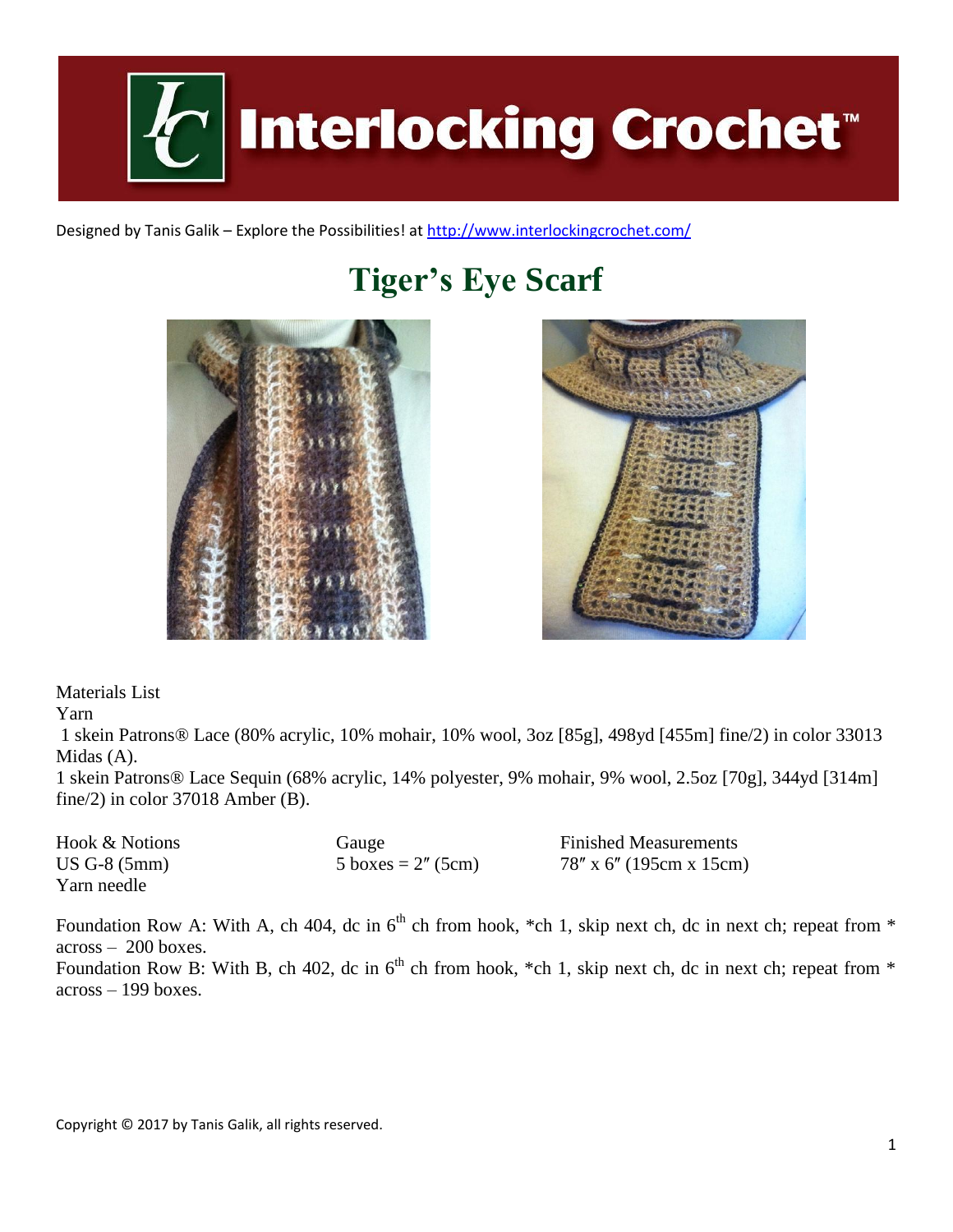### **Grater/Folding Screen Design 27 & 28 Grater/Folding Screen**

Side 1 (RS): Color A creates the grater; Color B creates the slots. Side 2 (WS): Color A creates the lines; Color B creates the background.

*This interlocking pattern works evenly over a multiple of 4 A-colored boxes.*

With A, work a foundation ch that is a multiple of  $8$  sts  $+4$ . Foundation Row A: With A, work row 1 of filet mesh, set aside. With B, work a foundation ch that is two chains shorter than the length of the A-colored foundation chain. Foundation Row B: With B, work row 1 of filet mesh, set aside.

Place the A-colored layer on top of the B-colored layer, with the working yarn of both pieces at the same edge (right edge if you are right-handed, left edge if you are left handed).

Drop Color B to back Row 1A (RS): With A, ch 4 (counts as first dc, and ch-1 sp), dcif in next dc, \*ch 1, dcib in next dc, [ch 1, dcif in next dc] 3 times; repeat from  $*$  across last 3 dc, ch 1, dcib in next dc, [ch 1, dcif in next dc] twice. Row 1B (RS): With B, ch 4, dcib in next dc, \*ch 1, dcib in next dc; repeat from \* across.

Turn the entire piece.

Drop Color B to front Row 2A (WS): With A, ch 4, dcib in next dc, \*ch 1, dcif in next dc, [ch 1, dcib in next dc] 3 times; repeat from \* across to last 3 dc, ch 1, dcif in next dc, [ch 1, dcib in next dc] twice. Row 2B (WS): With B, ch 4, dcif in next dc, \*ch 1, dcif in next dc; repeat from \* across.

Turn the entire piece.

Repeat Rows 1 and 2 until piece is desired length.

Row A (RS) only: With A, ch 4, dcif in next dc, \*ch 1, dcif in next dc; repeat from \* across. [Repeat Rows 1 and 2] 6 times.

Row A (RS) only: With A, ch 4, dcif in next dc, \*ch 1, dcif in next dc; repeat from \* across.

## **Finishing**

#### **B-Colored Border**

This border is worked around the edges of the B-colored layer only, with WS facing.

**Rnd 1 (WS):** Ch 2, work hdc evenly around all edges of scarf, working 1 hdc in each post, 1 hdc in each filet box and 3 hdc in each corner; join with sl st in top of beginning ch. Fasten off B**.**

#### **A-Colored Border (RS)**

Copyright © 2017 by Tanis Galik, all rights reserved. 2 This border is worked around the edges of the A-colored layer only, with RS facing.